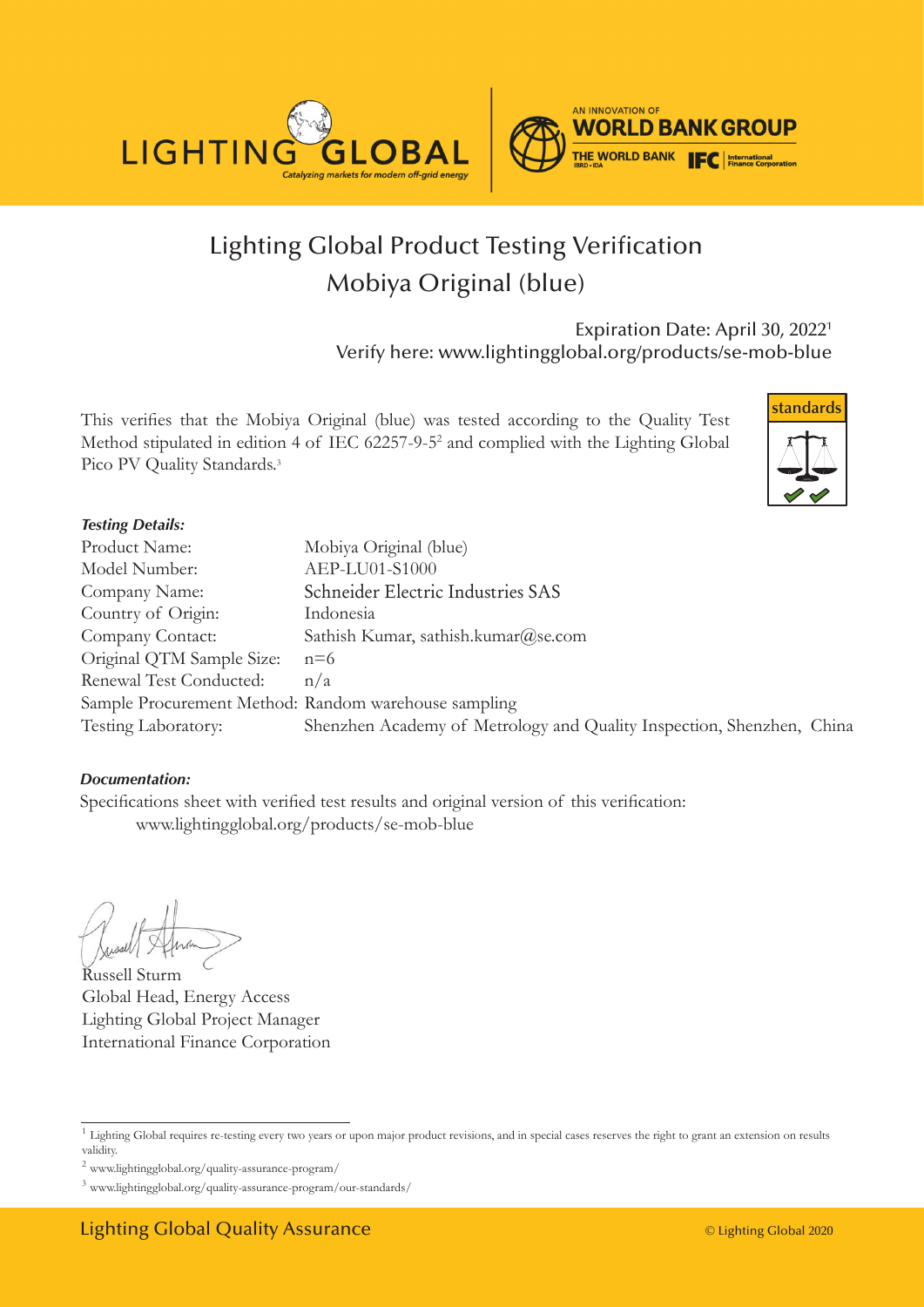## Type Approval Mobiya Original (blue)

### Verify here: www.lightingglobal.org/products/se-mob-blue

| Category                           | <b>Quality Standard</b>                                          | Verdict |
|------------------------------------|------------------------------------------------------------------|---------|
|                                    | Manufacturer, Product Name and Model Number                      | Pass    |
|                                    | accurately specified                                             |         |
|                                    | Performance and Component Ratings accurately specified.          |         |
|                                    | Any description of the product that appears on the               |         |
|                                    | packaging, inside the package and in any media shall be          |         |
|                                    | truthful and accurate. No statements mislead buyers or           | Pass    |
|                                    | end users about the utility of the product. Numeric ratings      |         |
| Truth In Advertising               | deviate no more than 15% from actual performance (note           |         |
|                                    | that it is acceptable for actual performance to exceed           |         |
|                                    | advertised performance).                                         |         |
|                                    | Port voltage and current specifications, if provided, are        |         |
|                                    | accurate. Included appliances function when connected            |         |
|                                    | to ports. Power output of ports is sufficient to power           | Pass    |
|                                    | appliances that are advertised but not included. Ports that      |         |
|                                    | are intended for a function other than providing power,          |         |
|                                    | such as data ports, are not required to meet this standard.      |         |
|                                    | Average relative light output $\geq$ 85% of initial light output |         |
|                                    | at 2,000 hours with only one sample allowed to fall below        | Pass    |
| Lumen Maintenance                  | 75% OR All 6 samples maintain $\geq$ 95% of initial light        |         |
|                                    | output at 1,000 hours                                            |         |
|                                    | Products include a current limiting mechanism to prevent         |         |
|                                    | irreversible damage to the system. The mechanism is easily       |         |
|                                    | resettable or replaceable by the user, or automatically          |         |
| Circuit and Overload<br>Protection | resets. If replaceable fuses are used for circuit protection,    |         |
|                                    | sizes are labeled on the product and listed in the user          | Pass    |
|                                    | manual, and, if fuses are replaceable by the user, at least      |         |
|                                    | one spare fuse is included with the product. Included            |         |
|                                    | appliances are not required to meet this standard unless         |         |
|                                    | they have ports that are intended to provide power.              |         |
| <b>AC-DC Charger Safety</b>        | Any included AC-DC charger carries approval from a               | n/a     |
|                                    | recognized consumer electronics safety regulator                 |         |
| Hazardous<br>Substances Ban        | No battery may contain cadmium or mercury at levels              |         |
|                                    | greater than trace amounts                                       | Pass    |
|                                    |                                                                  |         |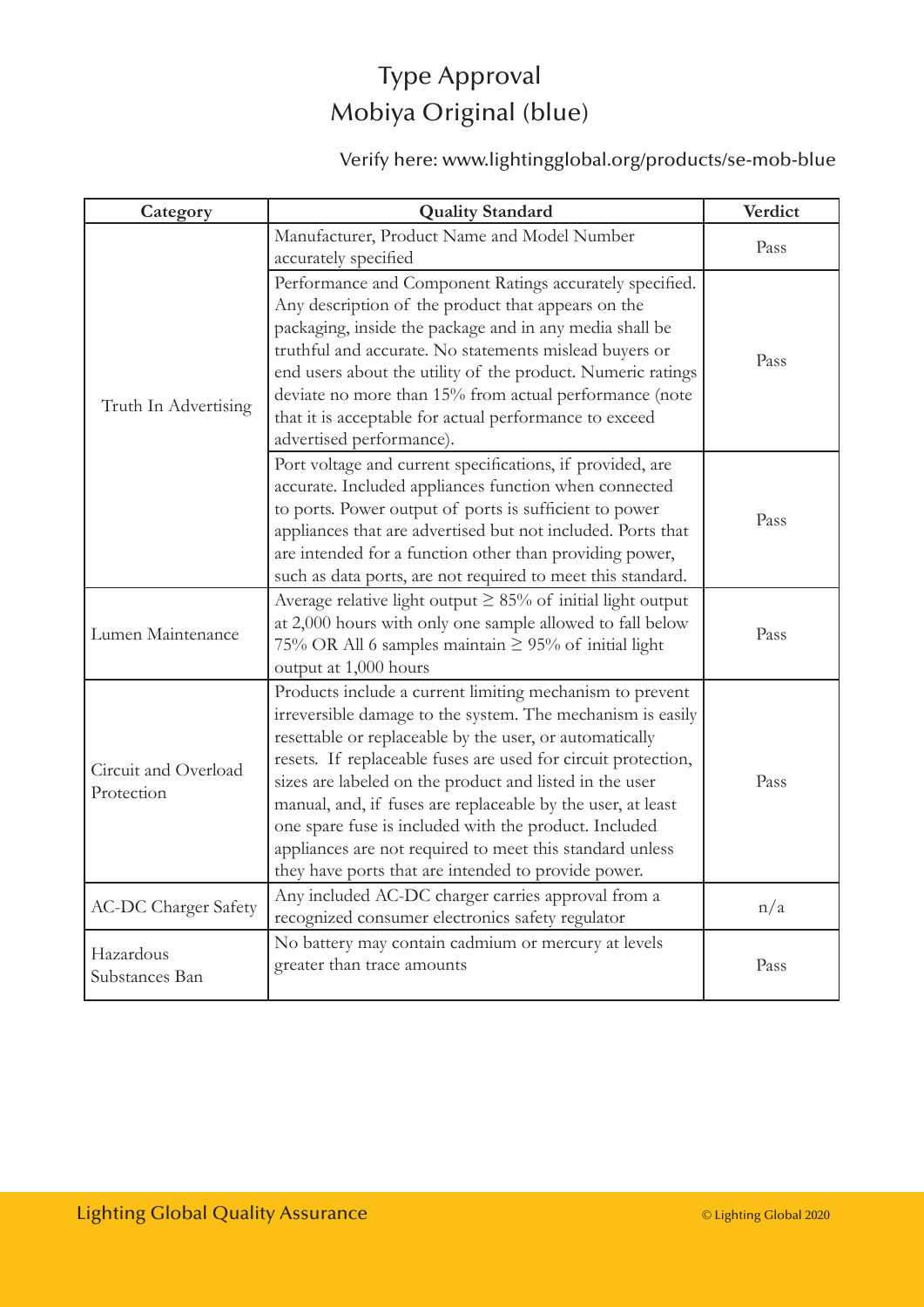## Type Approval Continued Mobiya Original (blue)

### Verify here: www.lightingglobal.org/products/se-mob-blue

| Category                                   | <b>Quality Standard</b>                                                                                                                                                                                                                                                                                                                                                                                                                                                | Verdict |
|--------------------------------------------|------------------------------------------------------------------------------------------------------------------------------------------------------------------------------------------------------------------------------------------------------------------------------------------------------------------------------------------------------------------------------------------------------------------------------------------------------------------------|---------|
| <b>Battery Protection</b>                  | Protected by an appropriate charge controller that<br>prolongs battery life and protects the safety of the user.<br>5 out of 6 samples meet the requirements outlined in<br>Lighting Global Quality Standards.<br>Lithium batteries carry IEC 62281, IEC 62133-2, UL 1642<br>or UN 38.3 certification and have overcharge protection<br>for individual cells or sets of parallel-connected cells.<br>Batteries of included appliances must also meet this<br>standard. | Pass    |
| <b>Battery Durability</b>                  | The average capacity loss of 6 samples does not exceed<br>25% and only one sample may have a capacity loss greater<br>than 35% following the battery durability storage test as<br>defined in IEC/TS 62257-9-5 Annex BB                                                                                                                                                                                                                                                | Pass    |
| PV Overvoltage<br>Protection               | If the battery is disconnected or isolated, the system is not<br>damaged and the load terminals maintain a voltage that is<br>safe for their intended uses.                                                                                                                                                                                                                                                                                                            | Pass    |
| Miswiring Protection                       | The user interface is designed to minimize the likelihood<br>of making improper connections. If improper or reversed<br>connections can easily be made, they cause no damage to<br>the system or harm to the user.                                                                                                                                                                                                                                                     | Pass    |
| Physical Ingress<br>Protection             | IP2X for all products, IP3X (or $2X +$ circuit protection)<br>for PV modules, IP5X for fixed outdoor products                                                                                                                                                                                                                                                                                                                                                          | Pass    |
| Water Ingress<br>Protection                | Degree of protection required is based on product type:<br>Fixed separate (indoor): No protection required<br>Portable separate: Occasional exposure to rain<br>Portable integrated: Frequent exposure to rain<br>Fixed integrated (outdoor): Permanent outdoor exposure<br>PV modules: Outdoor rooftop installation                                                                                                                                                   | Pass    |
| Drop Test                                  | Fixed separate (indoor): No requirement<br>All other products: 5 out of 6 samples are functional after<br>drop test; none result in dangerous failures.                                                                                                                                                                                                                                                                                                                | Pass    |
| Soldering and Elec-<br>tronics Workmanship | The system and any included appliances are rated "Good"<br>or Fair" for workmanship quality as defined in Annex F<br>of IEC/TS 62257-9-5. At most, one sample may fail to<br>function when initially evaluated.                                                                                                                                                                                                                                                        | Pass    |
| Mechanical Durability                      | All samples and included appliances are functional after<br>Switch, Connector, Gooseneck and Strain Relief tests;<br>none result in dangerous failures.                                                                                                                                                                                                                                                                                                                | Pass    |